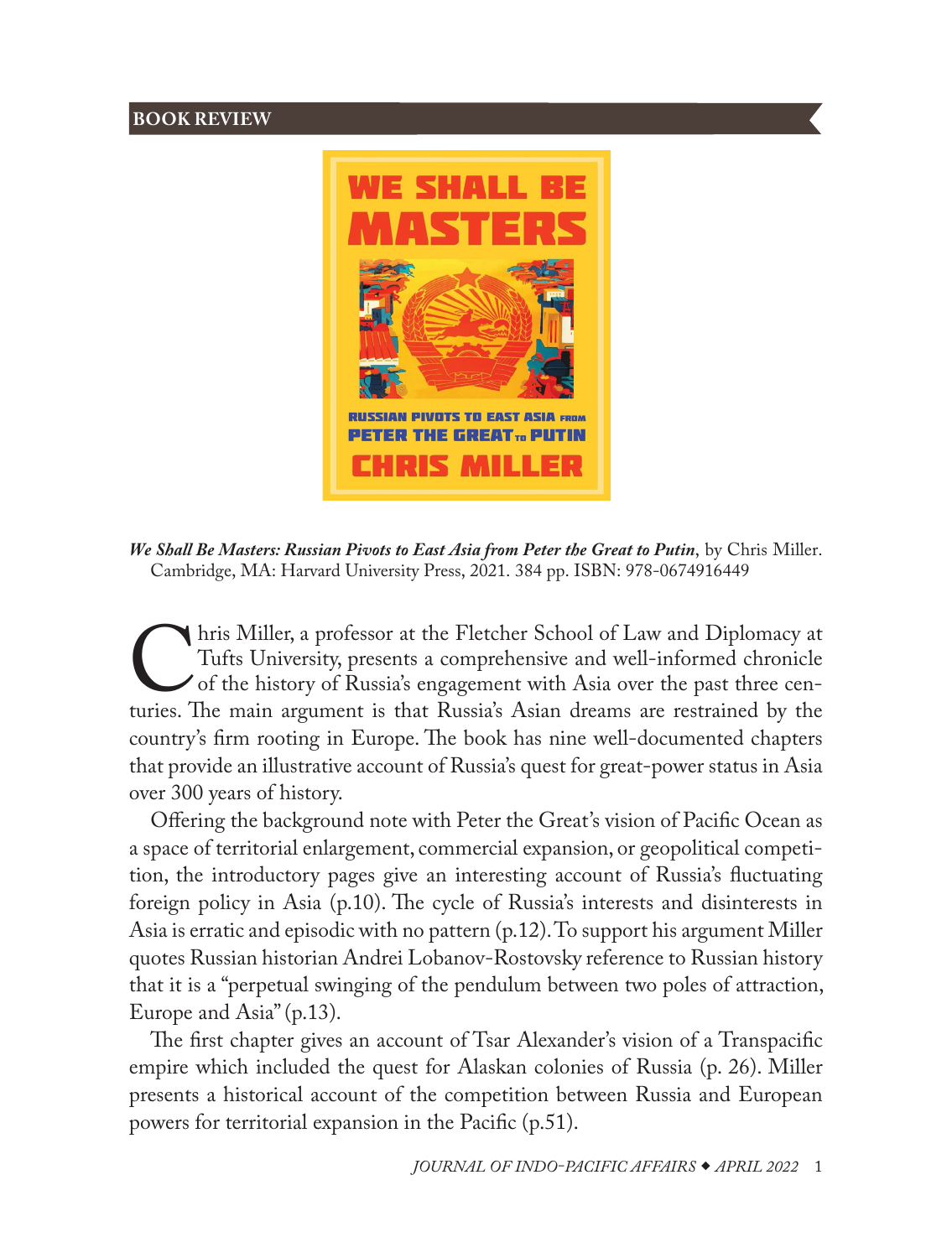The second chapter focuses on Russian expansion and consolidation in the Far East (p. 62). The chapter focuses on the persistent dilemma among the Russian leaders over the significance of the region where one group considered the Far eastern provinces as "necessary evil" and the other group viewed them as "springboard for expanding Russia's power in the Pacific (p.65). Miller's analysis suggests that failure on the part of the Russian elite to focus on the transportation infrastructure in Far East left the region neglected (p.83).

The third chapter essentially provides an insight into the Russian expansion in the Central Asian borderland. Miller explains the dynamics of the region through the eyes of explorer Nikolay Przhevalsky who embodied the romance of imperial expansion of Russia (p.92). Here, Miller argues that the Russian policy shifted its focus from Central Asia to Europe quoting Katkov that "the Russian history is played out in the Europe and not in Asia" (p.105).

The fourth chapter further elaborates the vision of Prince Nicholas that Russia had the right and the responsibility to rule in Asia (p.123). Miller comprehensively describes the idea of a Trans-Siberian Railway emerged which captivated the minds of Tsar Alexander III and Sergei Witte (p.116). Here, Miller explores the factors affecting the Russia–China and Russia–Japan relations.

In the next two chapters, Miller continues with the overarching theme and elaborates Stalin's policy of using Bolshevism to garner support and build an alliance against the capitalist nations. In the background of Stalin's "two camp theory," the chapter discusses reasons for the rift between the Chinese communists and the Soviet (p.171). Miller argues that among other things, the great depression and Sino-Soviet war of 1929, constrained Soviet ambitions in Asia (p.176). While talking about Stalin's vision of expanding Soviet interests in Asia, the author discusses Stalin's ideologies behind his foreign policy objectives (p. 184). In line with his argument, Miller points out that less attention was given to the Far East by Stalin as he considered the benefits from the Far East questionable compared to the costs involved.

Seventh chapter discusses Nikita Khrushchev's policy of "Peaceful Coexistence" and the widening rift between Russia and China for leadership over the international communist movement. (p.219). The author's analysis suggests that this policy backfired as it brought Soviet Union and USA to the brink of war many times and accomplished very little for Soviet strategic interests (p.245).

In the eighth chapter, Miller provides a critical insight into Mikhail Gorbachev's policy of Perestroika. Miller scrutinizes Gorbachev's policies and concludes that Gorbachev's optimism about Asia was misplaced since the broader agenda of disarmament, economic exchange and mutual security with the East Asian countries did not materialize (p.271).